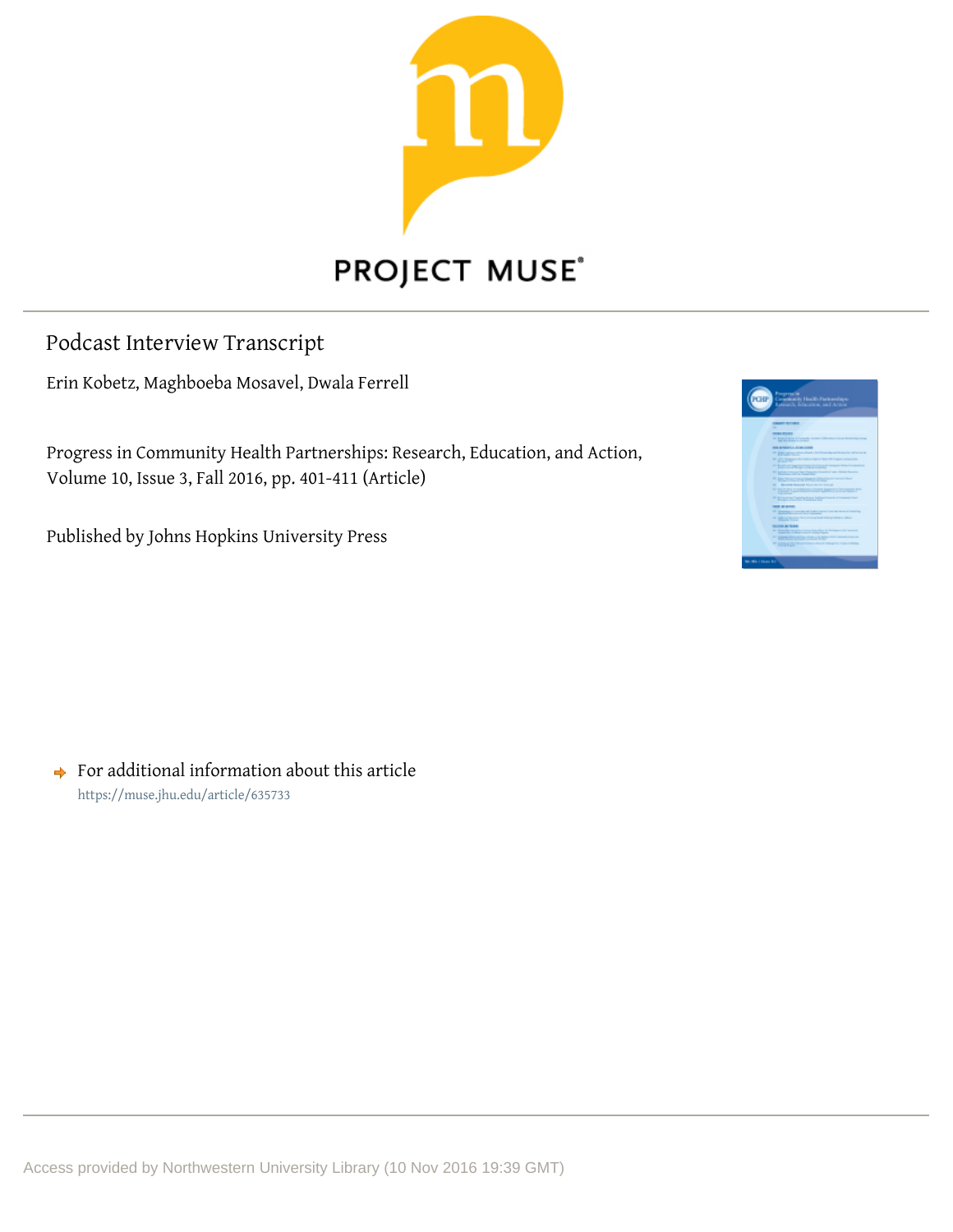#### BEYOND THE MANUSCRIPT

### Podcast Interview Transcript

Erin Kobetz, Maghboeba Mosavel, & Dwala Ferrell

Elcome to *Progress in Community Health Partnerships*'s latest episode of our Beyond the Manuscript podcast. In each volume of the Journal, the editors select one article for our Beyond the Manuscript post-study interview each volume of the Journal, the editors select one article for our Beyond the Manuscript post-study interview with the authors. Beyond the Manuscript provides the authors the opportunity to tell listeners what they would want to know about the project beyond what went into the final manuscript. The Associate Editor who handles the featured article conducts our Beyond the Manuscript interview.

In this episode of Beyond the Manuscript, Associate Editor Erin Kobetz interviews Maghboeba Mosavel and Dwala Ferrell, authors of "House Chats as a Grassroots Engagement Methodology in Community-Based Participatory Research: The WE Project, Petersburg."*Erin Kobetz:* Hi everyone, my name is Erin Kobetz and I am an associate editor for Progress and Community Health Partnerships and it's my pleasure to speak to the authors of "House Chats: A Grassroots Methodology." I'm hoping the authors can introduce themselves and give an overview of the work before I launch into my questions.

| Maghboeba Mosavel: | Hi, I'm Maghboeba Mosavel and I'm an associate professor at Virginia Commonwealth<br>University and I am one of the PIs on the Wellness Engagement Project in Petersburg.                                                                                                                                                                                                                                                                                                                                                                                                                                                                                                                                                                                                                                                                                                                                                                                  |
|--------------------|------------------------------------------------------------------------------------------------------------------------------------------------------------------------------------------------------------------------------------------------------------------------------------------------------------------------------------------------------------------------------------------------------------------------------------------------------------------------------------------------------------------------------------------------------------------------------------------------------------------------------------------------------------------------------------------------------------------------------------------------------------------------------------------------------------------------------------------------------------------------------------------------------------------------------------------------------------|
| Dwala Ferrell:     | And I am Dwala Ferrell and I was the CEO of Pathways, the community partner for this<br>project and a co-PI on the WE project in Petersburg.                                                                                                                                                                                                                                                                                                                                                                                                                                                                                                                                                                                                                                                                                                                                                                                                               |
| Erin Kobetz:       | Thank you for the introduction. Would want of you want to provide a brief overview of<br>your paper for some of our readers who may only be tuning into the podcast?                                                                                                                                                                                                                                                                                                                                                                                                                                                                                                                                                                                                                                                                                                                                                                                       |
| Maghboeba Mosavel: | Yeah, sure, I'd be happy to do that. So, the paper talks about sort of a new method that we<br>have termed house chats and basically it is a way to engage, at the grassroots level, residents<br>who may not ordinarily come to sort of a more traditional focus group discussion but yet<br>it's very important to hear these voices. So the house chat methodology allows researchers<br>to really hear those voices. And I think what's great about this as well is that it sort of<br>engages lay persons in the community to facilitate these house chats with members of<br>their social network. So it's a very engaged methodology and it's a focused conversation.<br>It occurs in the home or in another place in the community that people are comfortable<br>gathering and it very much simulates an informal kitchen table conversation. You know,<br>food is normally served and it's in the community. Dwala, did you want to add to that? |
| Dwala Ferrell:     | The process is not a quick one and takes some time to build relationships and produces<br>very good information that otherwise would be difficult to get, I think you said that earlier.                                                                                                                                                                                                                                                                                                                                                                                                                                                                                                                                                                                                                                                                                                                                                                   |
| Erin Kobetz:       | So I think the reason that I loved this article so much and why I advocated for doing a<br>podcast is I thought the concept of house chats was an incredibly unique methodology, one<br>that I knew very little about as a long standing community based participatory research                                                                                                                                                                                                                                                                                                                                                                                                                                                                                                                                                                                                                                                                            |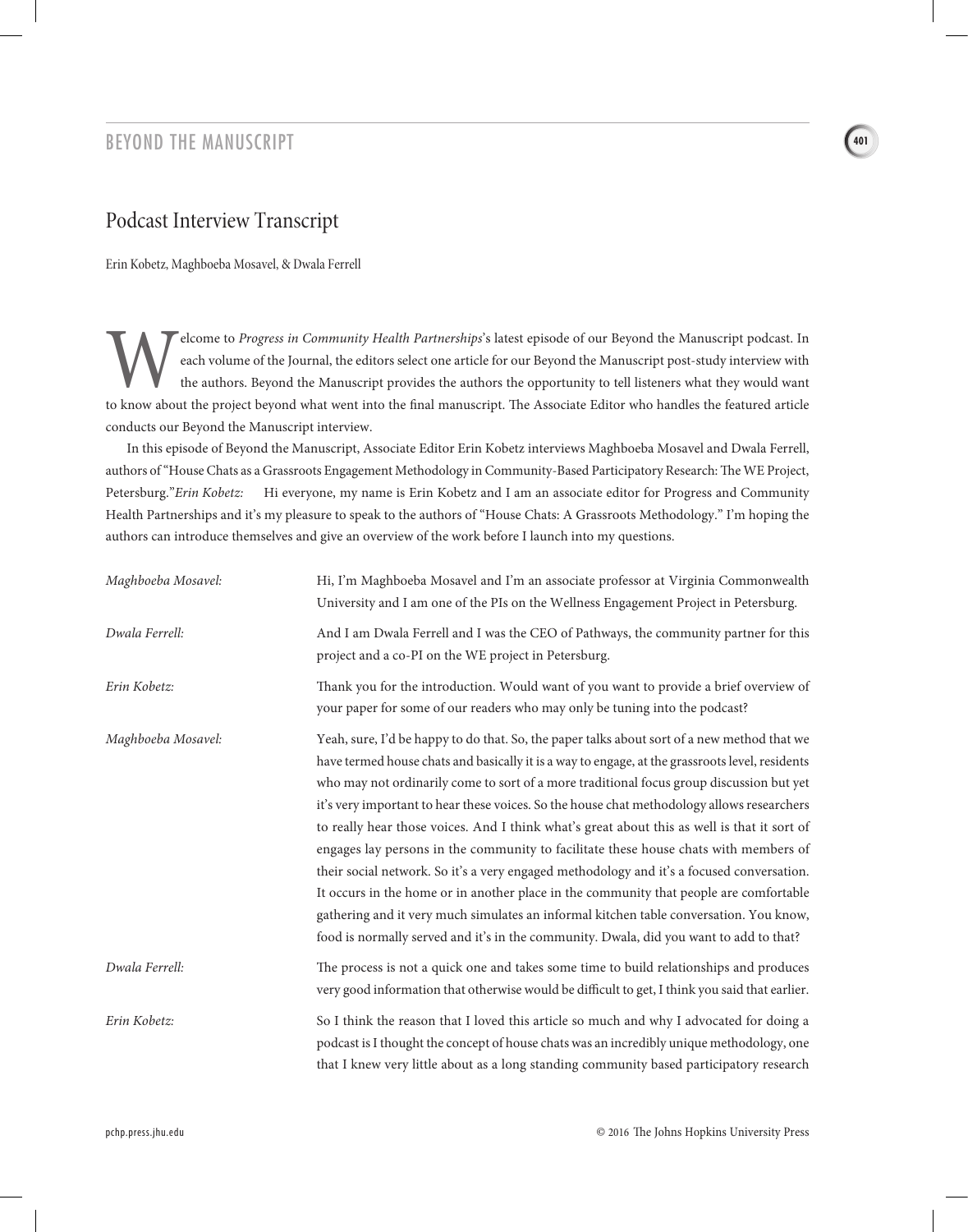and thought that many readers would like to know more. So you know one thing that I garnered from the reading is that together the researchers and community partners selected members of the target community to be house chat leaders. And the leaders then in turn recruited members of their own social network to participate in a house chat.

*Erin Kobetz:* And you note that this approach allows for the recruitment of individuals who might otherwise not feel comfortable participating in traditional research. The researcher in me challenges the notion that if there is relationships between the house leader and the participant, whether or not this could potentially influence the content of the discussion itself. And I'm wondering how you feel about that.

*Maghboeba Mosavel:* Yeah, I think that's an interesting question, right? Because I think the question assumes that even in more traditional research—when there's sort of a research assistant that the participants may not know—that that does not influence a relationship; there is a relationship. And it could very well be one of an outsider being the, you know, facilitator. So I think the first thing that for us that we understand is that there's always some kind of relationship that means something to everybody in the room.

> I think what's unique about house chat—and actually it is a positive—is that yes, there is a relationship and that relationship is one of trust, is somebody who's perceived as an insider in the community. And I think the researcher in me sort of always understands that within any context, whether that be traditional research or the house chat, there's going to be sort of certain things that you have to be mindful of. And so I think that there is a relationship and that relationship is one of trust and that is one where the facilitator is perceived as credible.

> So I think we saw that as an asset but at the same time in the training we really made sure that the house chat leaders sort of understood sort of that relationship and some of the ethical issues associated with that because this is somebody in the community and what happens if something is shared, for example, you know, in that setting. So I think those are the things that from a research perspective that we have to be aware of, that we have to take into account in our training. But to the point about a prior relationship I think in this case it's definitely an asset and we want that relationship. They are chosen, they are asked to invite their friends and members of their social network because they have that relationship that oftentimes as outsiders we do not have.

*Erin Kobetz:* Spoken like a true constructivist; I love it, thank you. Okay so I was thinking about using house chats and adapting what you wrote about for the communities that I serve, which are vastly different in terms of their socio, cultural, and demographic makeup. So I'm wondering if you could speak somewhat broadly about the facilitators of and barriers to implementation of house chats so somebody like me can think about your lessons learned and the implicability of the methodology to the communities that I have the privilege of doing research with.

*Maghboeba Mosavel:* Dwala, did you want to take that?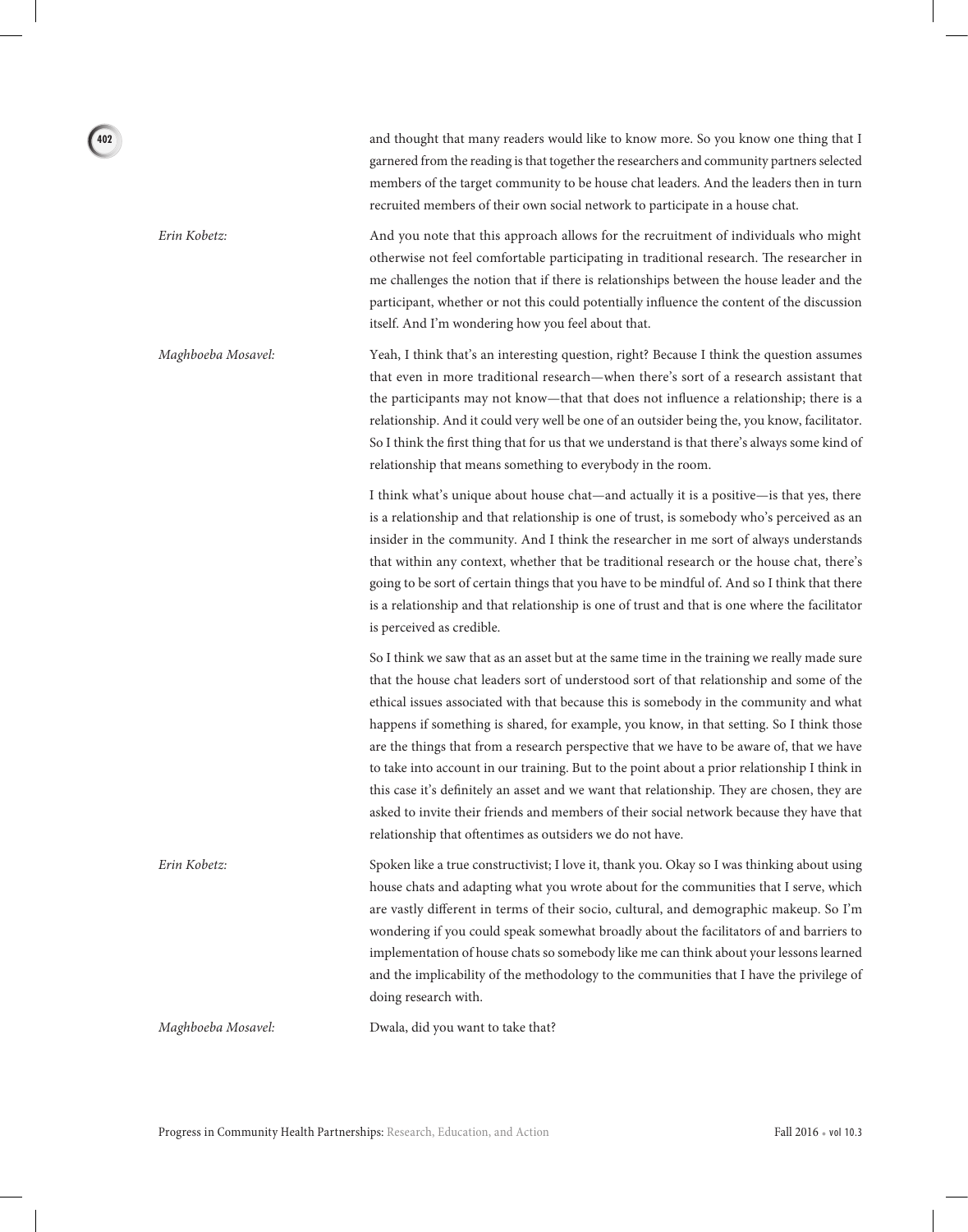*Dwala Ferrell:* Yes, well I was going to say it's very important to build a good relationship with the community to start with and one of the things that was really important to us was the partnership between the university and the community based organization and that we shared equally in that process and the community based organization provided a place for weekly meetings and for trainings for the facilitators. It also provided access to the development of, or the selection of community based facilitators. And it's very important that the organization have a good reputation in the community in order to provide that basis where people feel comfortable to come, but also have a trust factor there for the community based organization for the recruitment of facilitators. And so in terms of the actual facilitation of a house chat, it's very, very important that folks receive proper training, that they be good leaders, and that they be representative of the community and be trusted within that community. You talk about barriers, you know I think that they may not have a large enough network; sometimes that's an issue that they may need to expand their network. Or other folks – so one of the ways that we got around that was that they would have the house chats, they would get someone to help them recruit folks, sometimes they would not want to have it in their own home. There were a lot of issues around that at first and so they might have it at a friend's house but invite their own friends to come to that friend's house. So those were some of the issues that related to their hesitancy, I guess, about it. We found that sometimes they were hesitant at first but after the first one everybody was very excited and they wanted to talk about what went well, you know, what they learned, what they were amazed at in terms of the conversations or what did not surprise them. *Maghboeba Mosavel:* I think one of the other things too and you know I would say to researchers or groups who wanted to start something like this, I think obviously you have to start with your laypersons, right? *Dwala Ferrell:* Yes. *Maghboeba Mosavel:* You have to get them excited about it. But I think one of the things we did with the wellness ambassadors is that we engaged them in the process from the very beginning so they were very involved in the protocol as well. 'Cause it's just an idea, you know, that I had based on sort of my own background, the whole idea of like Tupperware conversations, you know people gathering. So I had this idea about talking with a wellness ambassador, there were lots of things I didn't think about initially. And for example, to what Dwala said, you know the house chat is supposed to be in the home but not everybody's comfortable having a house chat in their home. Because, think about it, we don't always feel comfortable to have somebody over because it means we have to clean or, it just could be personal in different ways. People just don't like others in their space. And it's not something we initially thought about but presenting this to the wellness ambassadors, sort of developing the protocol with them allowed us to think of this because they brought these issues up and so what happened then was they suggested "Well I have Friend A and that friend loves having people over and she or he would like to have it at their house. I still facilitate."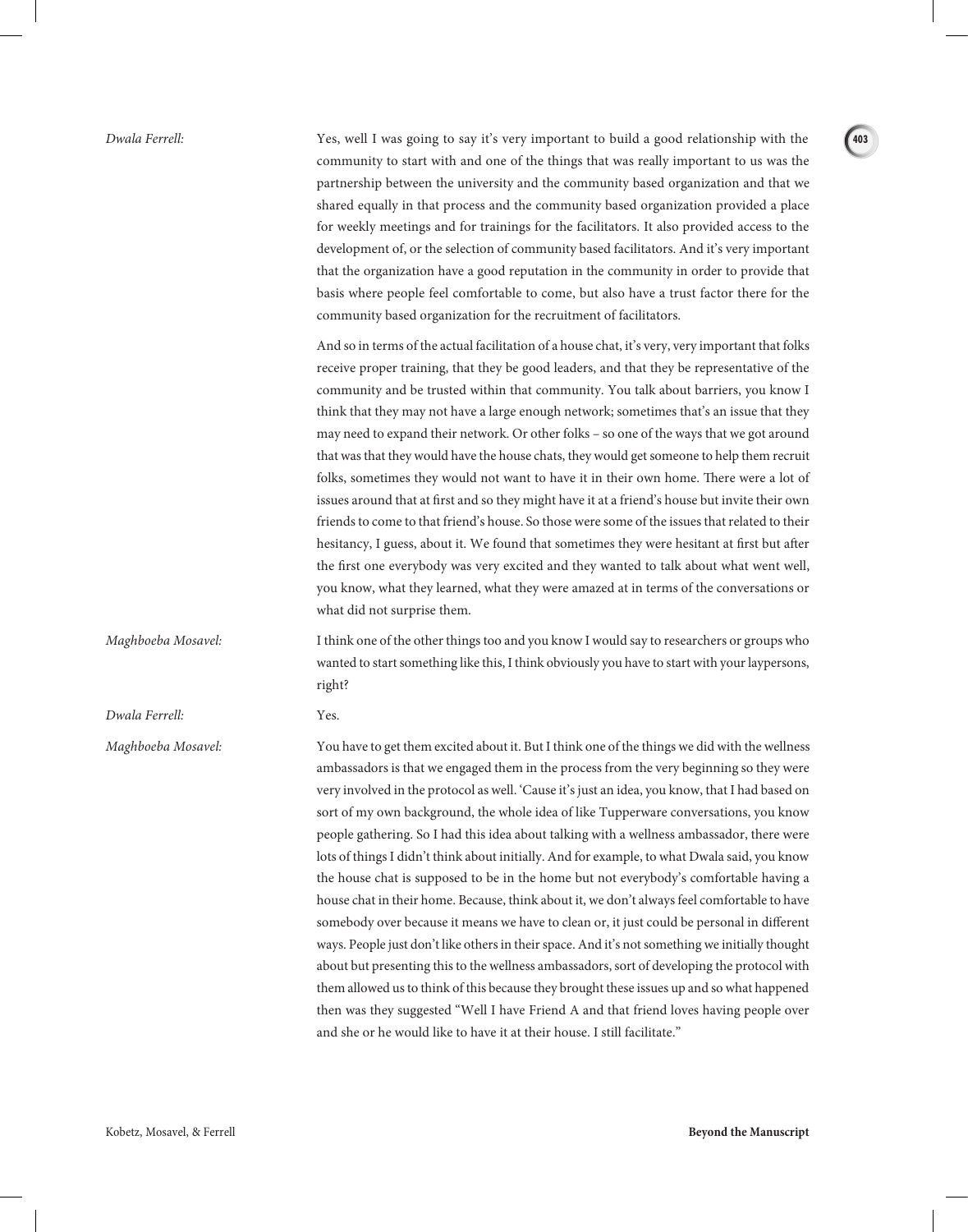*Maghboeba Mosavel:* So I think you have to be flexible. It's a house chat but the idea is to have an informal discussion where people are comfortable and certainly the facilitator has to be comfortable so I think you have to be mindful of that. One of the things that we talked about in the paper in terms of barriers would be, you know, logistics, it takes time, you know, to do this. You know we have the food, they had food, so they had to prepare for it. I think that the debriefing, the training, all of that is important 'cause at the end of the day the house chat approach is still a method and you know we were very mindful of still being systematic, making sure that we had rigor but allowing the flexibility of this grassroots engaged process to really, you know, to really, for that to matter. And so how do you then balance the two I think is a question that a lot of us doing this type of work are always , we're always thinking about how do we do that and how do we do this well and still being innovative and being true to sort of the community engaged approach.

*Dwala Ferrell:* And I think developing the questions was also a process. We start with a set of questions and the facilitators, you know, it was a process of going back and forth about the questions and the way they are worded so that they got across the proper message and that was really actually a fun process. But it did take some time of making sure that we asked the questions in the most appropriate manner and the way in which they would be heard in the way we intended. And so –

*Maghboeba Mosavel:* And I think that's so important, right? Because what we don't want to have in house chat is where you have the researcher give the facilitator a set of questions and say "Now you go into your home and ask them this question." That's not what, that's not house chat, right? So I think that's very important. These questions were developed with the wellness ambassadors, they had to ask these questions so they had to feel comfortable with the question, it had to make sense to them.

> You know the big thing they said was it has to sound like it was their question but at the same time it had to get at what we were looking at. So I think when people feel invested in the process, you know I think you, I think that's good. But the other thing I want to say, lest people feel like "Oh my gosh, how can I have every facilitator be involved in the process?" At least half of our people, the wellness ambassadors as the article sort of talks about, were engaged in the process sort of in everything. They helped with the questions, the protocol. And then we hired other laypersons who were only engaged in the house chats and they were trained in the questions and so forth. So I mean there were varying levels of involvement. I don't want people to think that, you know, that you must have everybody involved with developing the questions. But I think you must have a core group of house chat leaders involved so that you can make sure that these questions are actually sort of authentic and feels like, feels real to them.

*Erin Kobetz:* So first of all, I love your passion. I mean when you talk about it I can feel your commitment to the methodology and it excites me to try, like to want to try it. And something you said triggered another question for me, which is that in listening to and reading about the house chats it seems like there is very expensive coordination of the community members, the leaders, and the procedures. And all of this I think is done to ensure the integrity of the research. I'm wondering if you think that there's a way to streamline it, like are there certain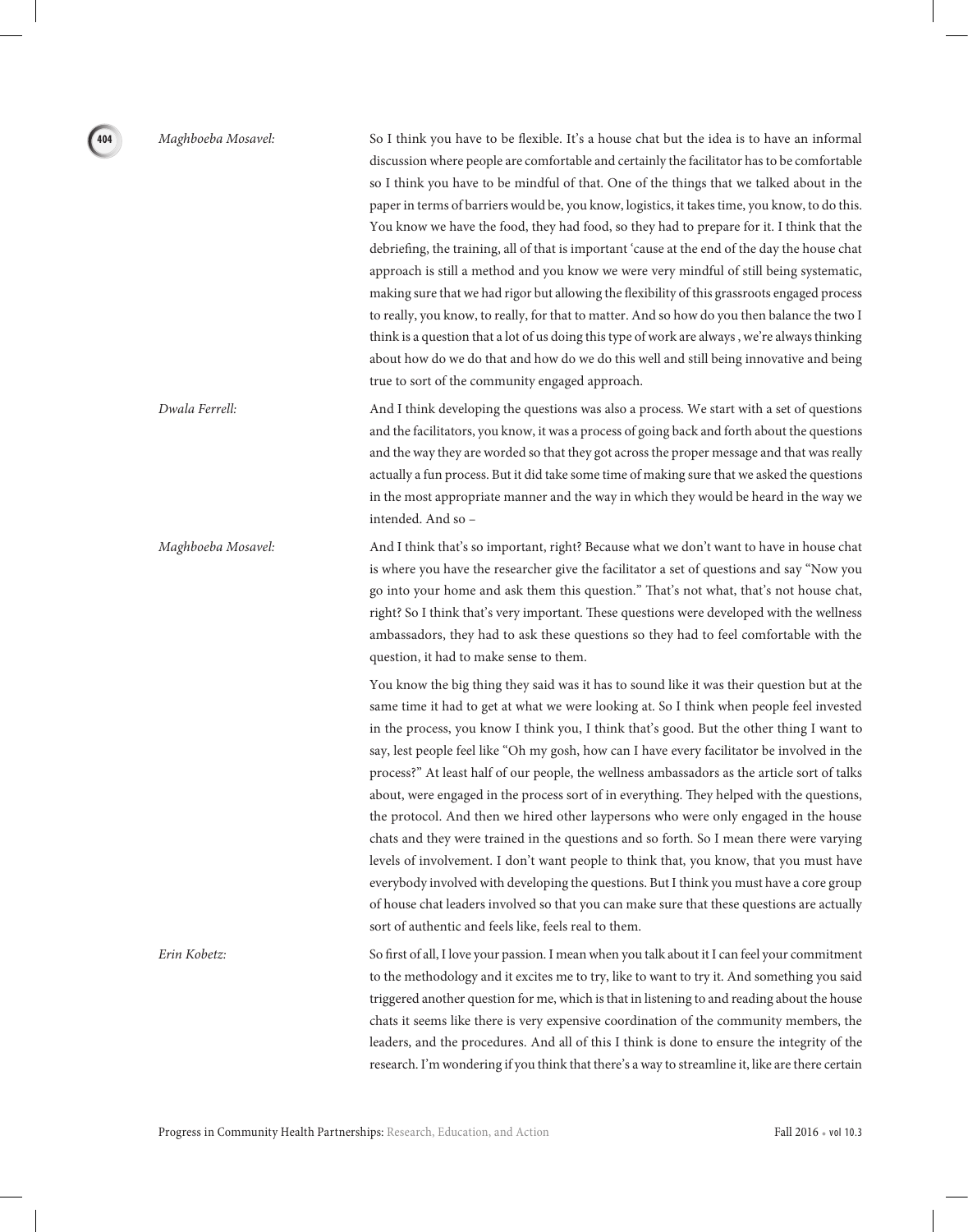lessons learned, now that you've done these house chats, that you would say are critical steps for implementation and other things that you think another researcher might be able to do without or do with potentially less rigor and still potentially accomplish the same end?

*Maghboeba Mosavel:* Yeah, I think that's, that's a very important question that we've been thinking about because we're doing it again with another type of study. So there's a couple of things that I think we want to say about that. I think first, doing sort of community engaged grassroots work is going to take more time and it's not going to be as streamlined as your more traditional research. I think that that's sort of the first given.

> And then so the second, the follow-up to that would be then "Okay, well it's going to be a lot of work, we understand that, but how can we streamline that because that's sort of the goal." And you learn these lessons. So I think one of the first lessons we learned in moving forward, so as Dwala mentioned in this sort of partnership that we had we did everything 50/50. So we had a community PI, an academic PI, we had a research coordinator at the university and one in the community. So for these house chats the research coordinator sort of managed everything because we had monies involved and lots of protocol. So we felt that we needed the research assistant to manage everything. I think it would be more streamlined if the community coordinator who's in the community could manage that. Because having somebody from the university, you know, we're 30 miles away from Petersburg, getting a phone call from a wellness ambassador "Oh I just spoke with my six people and they can all come on Saturday." And today is Friday. Well we want to make that happen on Saturday because there may not be another Saturday and so can you imagine the scramble to get everything together? But this time around, you know in our other work, we have everything sort of located in the community so it's much more local. So that'll be one of the ways to streamline logistics of the food and the, the monies involved, the recorder, you know that has to be given and all of that. I think if the person is in the community and very accessible, I think it could eliminate some of the logistical issues.

> Unfortunately I don't think some of the training, it has to happen. So I think if you want to train people in groups and not like as they come along, you could streamline that. But you have to do the training, you have to do the role play of the questions and all of that. So I don't know. Dwala, do you have anything else to add? I wish I could, I wish I could say "Oh there's some magic way you could really make this so easy," you know? But I think when you involve so many people you really want to build community capacity, you want to be very responsive to your residents. It means that you have to do more. It means that it's going to be more intensive. And because it is a community and because you want to be mindful of rigor, you really want to get those tape recorders back within 48 hours, you know, if it's on a Friday. But you want to get those things back. So there, there's just a lot of work involved but I think that the reward at the end of the day is really well worth it.

*Dwala Ferrell:* I think it's well worth it. I also think that it takes, as we've mentioned before, it takes time to build the relationships with those folks and that's not something that can be streamlined. It takes a lot of time to build relationships and to build a reputation in the community for the project itself in order to be well received and people to participate and get the kind of feedback that you really want to get.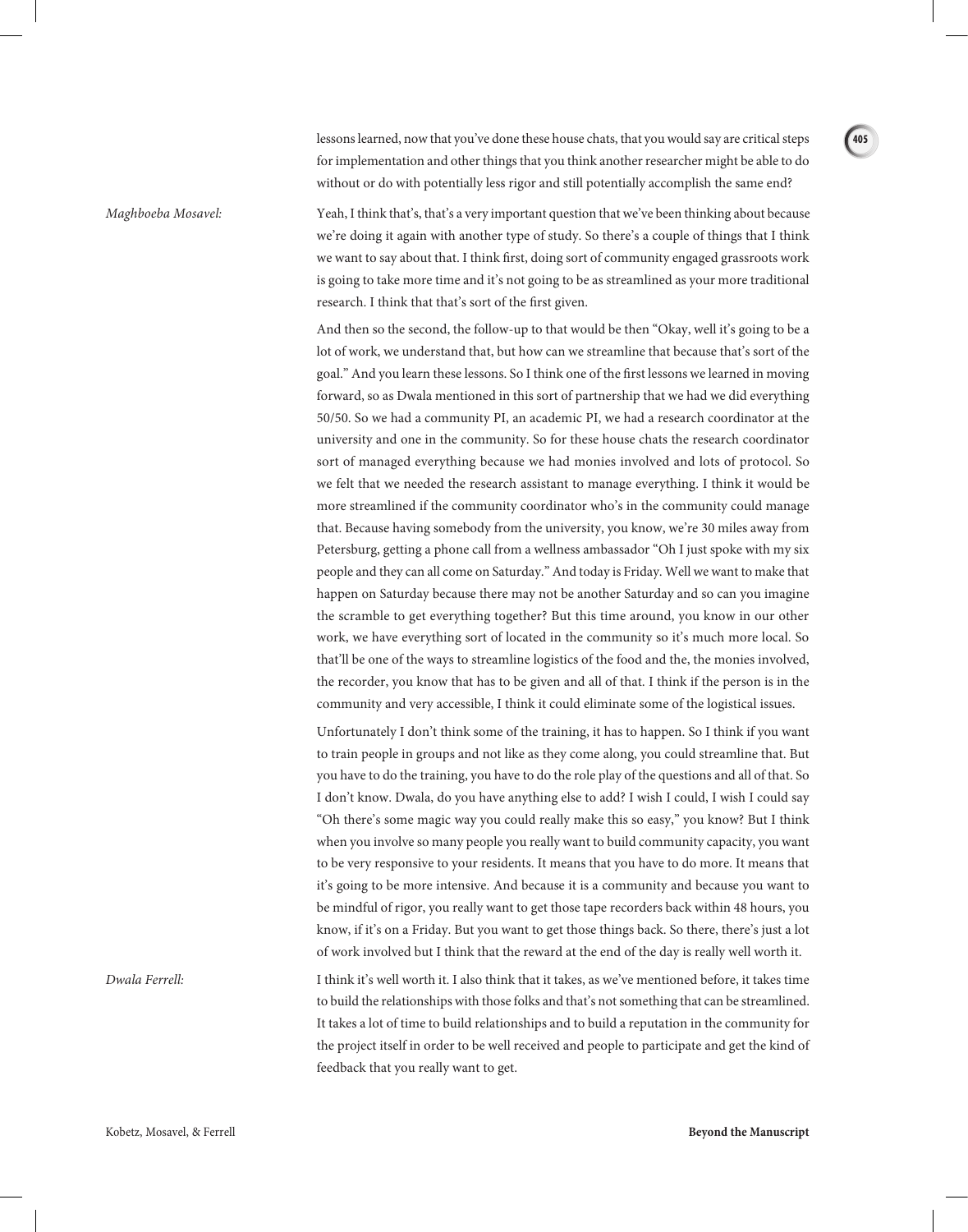| Erin Kobetz:       | Yeah, so there are no short cuts in CBPR.                                                                                                                                                                                                                                                                                                                                                                                                                                                                                                                                                                                                                            |
|--------------------|----------------------------------------------------------------------------------------------------------------------------------------------------------------------------------------------------------------------------------------------------------------------------------------------------------------------------------------------------------------------------------------------------------------------------------------------------------------------------------------------------------------------------------------------------------------------------------------------------------------------------------------------------------------------|
| Maghboeba Mosavel: | I think that's what we're sort of saying. I wish -                                                                                                                                                                                                                                                                                                                                                                                                                                                                                                                                                                                                                   |
| Dwala Ferrell:     | I wish there were.                                                                                                                                                                                                                                                                                                                                                                                                                                                                                                                                                                                                                                                   |
| Maghboeba Mosavel: | I wish there were.                                                                                                                                                                                                                                                                                                                                                                                                                                                                                                                                                                                                                                                   |
| Erin Kobetz:       | And maybe like if there were, then none of us would do what we do. I mean I think that<br>when we work with communities, particularly those that have been disenfranchised from<br>research and healthcare opportunity, there is a need to be labor intensive -                                                                                                                                                                                                                                                                                                                                                                                                      |
| Maghboeba Mosavel: | Yes.                                                                                                                                                                                                                                                                                                                                                                                                                                                                                                                                                                                                                                                                 |
| Erin Kobetz:       | to commit to beyond sort of just the scope of the research question itself to build capacity<br>within communities because when we do CBPR, we're doing more than just answering a<br>question for knowledge's sake. So -                                                                                                                                                                                                                                                                                                                                                                                                                                            |
| Maghboeba Mosavel: | Exactly -                                                                                                                                                                                                                                                                                                                                                                                                                                                                                                                                                                                                                                                            |
| Erin Kobetz:       | you know -                                                                                                                                                                                                                                                                                                                                                                                                                                                                                                                                                                                                                                                           |
| Maghboeba Mosavel: | right.                                                                                                                                                                                                                                                                                                                                                                                                                                                                                                                                                                                                                                                               |
| Erin Kobetz:       | I'm pushing you a little bit because I agree like philosophically and methodology,<br>epistemologically. But there's always a part of me that thinks that CBPR would be a better<br>adopted methodology if we could boil different parts of it down to something that was<br>digestible to people who don't readily understand why we work with diverse communities<br>to achieve mutually beneficial health outcomes. So that's part of why I'm pushing you, it's<br>not that I don't agree, I agree.                                                                                                                                                               |
| Maghboeba Mosavel: | No, I think it's good, we should be thinking about those things, you know? I think that we<br>should be thinking about those things.                                                                                                                                                                                                                                                                                                                                                                                                                                                                                                                                 |
| Erin Kobetz:       | So then you it brings us to this next part about CBPR and house chats in particular which is<br>the application of findings, right? I mean we're not simply collecting data for the generation<br>of new knowledge; we're collecting data because we hope to use it to inform social change<br>and health action. And so it sounds like in reading the paper that multi-level targets for<br>intervention emerge from many of these house chats discussions.                                                                                                                                                                                                         |
|                    | So for example, poor neighborhood resources were oft cited as a deterrent to exercise. And<br>people talked about intergenerational influences on nutrition. So I'm wondering where<br>you go with that. Because while many interventions focus only on one of these levels, can<br>you be multi-level in a CBPR approach and if not, how do you reconcile the dissonance<br>between the information the community's given you and then the next steps for action?                                                                                                                                                                                                   |
| Maghboeba Mosavel: | Yeah, you know, I want to be as bold and say that, in fact, a CBPR approach allows you<br>sort of more flexibility and it allows you to build that foundation to actually intervene<br>on multiple levels. And I think one of the ways that we've done this is A) from the very<br>beginning, prior to sort of developing those interventions, we have partnered with diverse<br>groups that could intervene on these levels. I think that, you know, and that's one of the<br>strengths of CBPR and working in the community is that you're not supposed to be - for<br>example the WE project, our project. On its own it's not supposed to intervene on all these |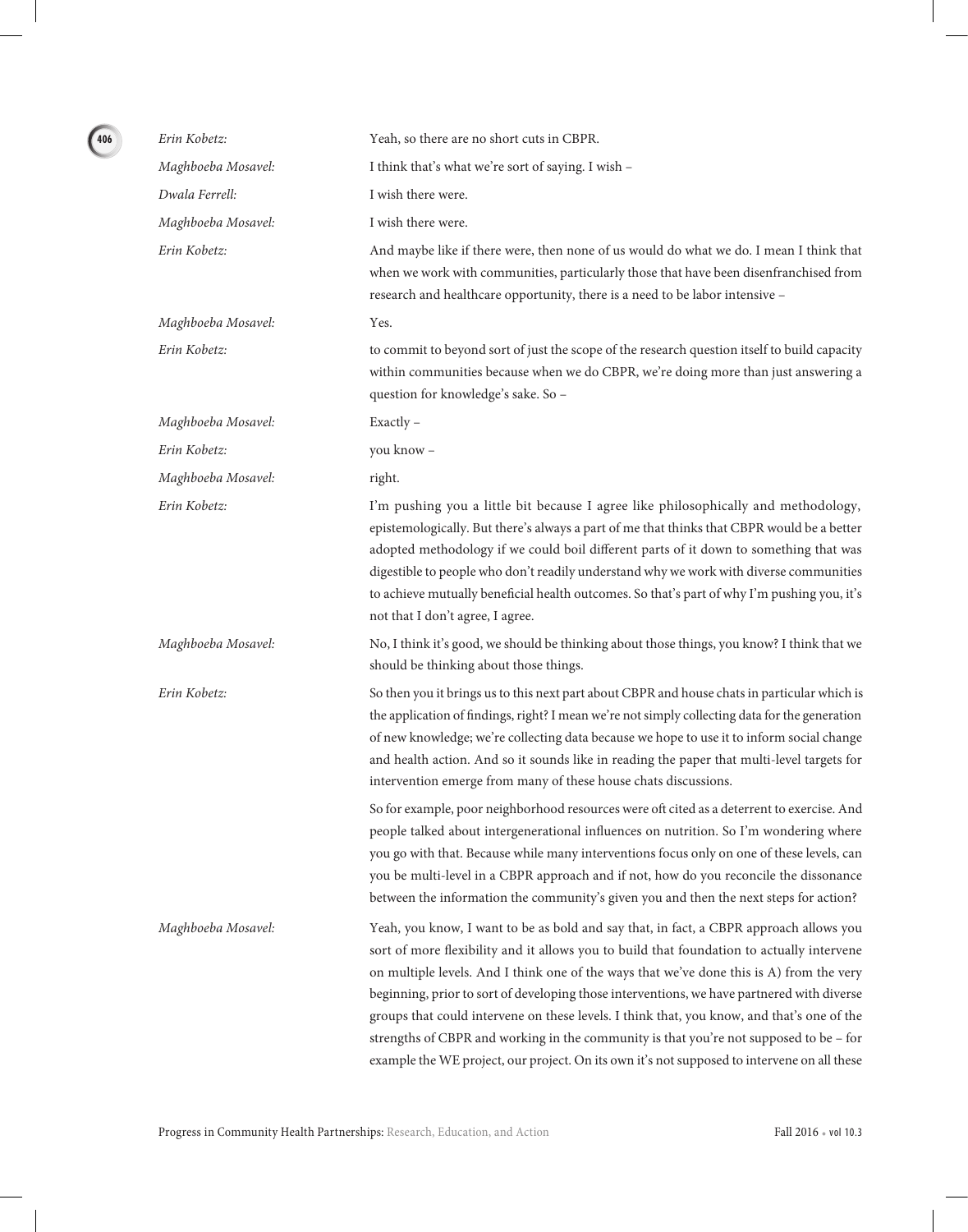levels but what we're supposed to do is engage with the community and with community partners who can allow us to intervene on these different levels.

So I think in terms of the intergenerational influences, one of the things we decided to do was to have this pilot intervention open to the family and to the entire community so it was community based. In other words, anybody in the community could attend the event and then we just focused on certain families and sort of followed them over 12 weeks. We also partnered with Virginia Cooperative Extension Services who really provided hands-on food demonstrations. We partnered with the city of Petersburg. So I think what I'm saying is that yes, you can address these multiple level of, you know, intervention. But I think you also have to be really clear with the community and with yourself that to intervene and to be successful on these multiple levels is going to take more than just one intervention. That's sort of the beginning of a process of building an overall culture of health.

So I think sort of, you know, I think you have to be really realistic about what can one intervention really do and what do you need to do that's sustainable to really make a difference in health outcomes. I think I said a lot there so maybe I'll let Dwala –

*Erin Kobetz:* It was all very good though.

*Maghboeba Mosavel:* I want to say a lot more but I guess I'll stop. Dwala?

*Dwala Ferrell:* Well we addressed many of these things from the very beginning knowing that we were in a place that in some ways had some resources but also was very needy. And we knew that it was going to be a process that wasn't like we could come in and have a quick fix for just one thing, but to create a culture where folks wanted to be healthy, where they were working on health, and in a community like this that was a huge challenge. And so pulling folks to the table at the beginning from all aspects of the community and really to begin building that in ways that supplemented the entire project and weren't just about the research. So that, even before –

#### *Maghboeba Mosavel:* Yeah.

*Dwala Ferrell:* we started, the very first thing we pulled folks together and got their input and we formed a Petersburg wellness consortium of just pulling folks together. And then we talked to the city about employees, we talked to other places about their employees, and programs that could be implemented, about community based programs. And so trying to get folks to take on those pieces takes time, but folks also have some resources that they can bring together to the table and so when the leadership council represents different organizations and they can say "Oh we can do this" or "We can go after this grant that would allow us to do it" so we weren't having to bring all the resources into the community either. I mean we could bring in some resources, some financial resources, but our partners could also bring in financial resources. And people were constantly, they got on the look-out of "What can we do, what we can do that doesn't cost money?" Or "What can we do where there is funding out there to bring that to the table?" And it was very, very important from day one to bring that process and then as the research came in and we learned from the community what it was that they wanted our thought would be effective for them, we had already begun the process of looking at what we had and what the possibilities were.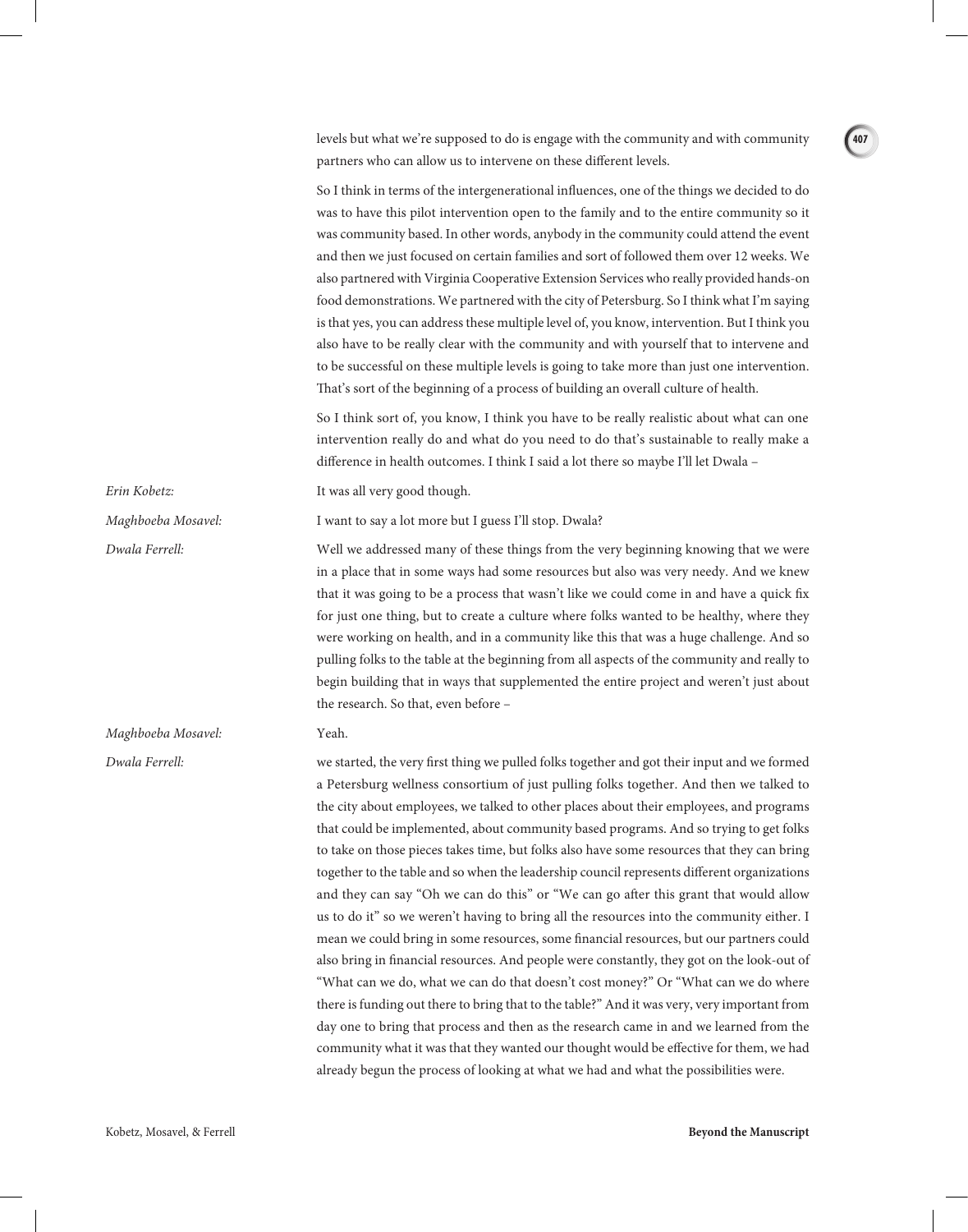*Maghboeba Mosavel:* And you know the other thing, Dwala, as you were talking about I just remembered because remember we've been in Petersburg now for a long time and we've been doing many different things. But one of the things when we started, Erin, which is probably not an answer to your question but I do think it is. In terms of multiple interventions so you know with engagement, so we sort of had this engagement strategy for the first year and a half and then the plan was to have this pilot intervention. But I'm sure as you know in your own work, when we started with you know this sort of shall I call this needs assessment but sort of in quotes because I think there are many issues with needs assessments, the community said to us "Well, we need something now, we need to do something now. You know, are you telling us you're going to be doing a needs assessment for a year and a half and then do something? But we need something now."

> So through the Petersburg wellness consortium, which is an independent group that we started, that this partnership started, we started walking clubs across the entire city. We launched the million mile challenge where we challenged residents to walk a million miles. And we developed a walking club tool kit, a wellness ambassadors were walking club leaders, and we had, we just started this movement in this city to start focusing on sort of their neighborhood, being together. It wasn't so much about the walking, of course it was, but it was like building community, groups coming out on a Saturday or a Thursday night or whatever worked for them. So I think that is one example of when you talk about sort of multiple interventions, not strictly in the research sense but building that capacity along the way so that when we got to our intervention we had these people activated already who were part of something that we were trying to build. And I think, you know, that the whole culture of having a visible culture of health in underserved, underrepresented communities are so essential because in our work people told us all the time "I don't see anybody else being healthy, I don't have role models; it's always those other rich people out there." I think the challenge for us was how do you cultivate that in a community so that you do have it, that's something you can be proud of? And I think the city council applauded us, I think we got some kind of a, what was –

*Dwala Ferrell:* Recognition.

*Maghboeba Mosavel:* some kind of thing.

*Maghboeba Mosavel:* I don't know what it's called. But you know, acknowledging what we were trying to do in the city. Anyway.

*Erin Kobetz:* I love it. So my very last question for the purpose of this podcast even though I'm pretty sure we could continue to talk indefinitely. I love listening to you and I love the passion you bring to the work, and the way that you have thought about it in such, I don't know, like a critical way but a way that is really important for advancing community based participatory research broadly. So you know you mentioned in the paper that the house chat discussions often continue after the leaders have stopped the recording, which makes sense because these are really like, supposed to be informal dialogues. So I'm not surprised that these conversations would continue even after the formal data collection had stopped.

*Dwala Ferrell:* Yeah.

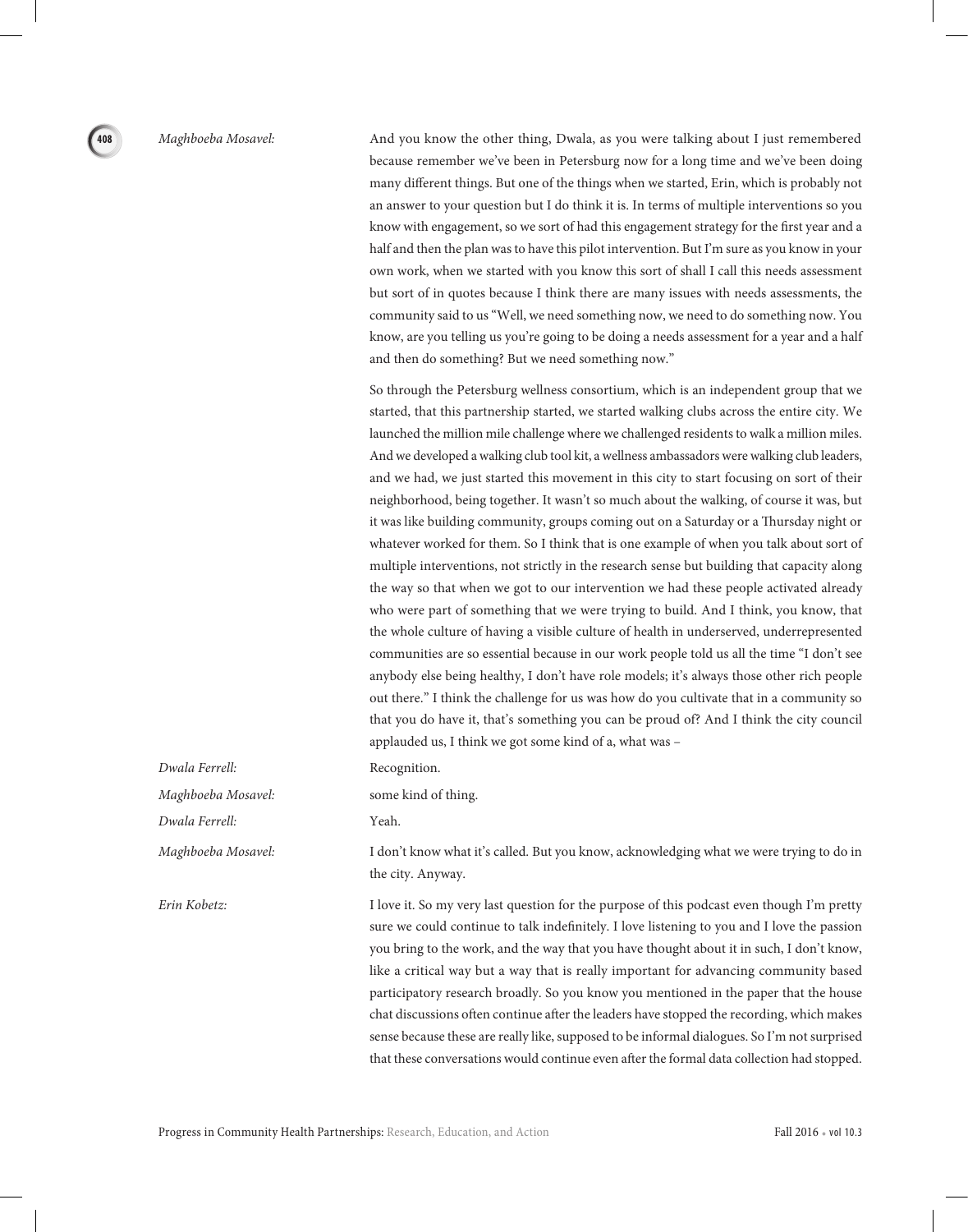*Erin Kobetz:* And interestingly, the house chat leaders mentioned that mental health was often brought up as part of these off-recording discussions. So I take that to mean that mental health is a sensitive subject for participants even though participants highlighted the importance of the role of mental health in the development of obesity. How can we address more sensitive factors in the house chats?

*Maghboeba Mosavel:* Yeah, so you know I'd like to go back to the very first question you asked and this is my preview to answering this question. So you talked about the prior relationships, right, that house chat leaders have with participants, right? And I talked about how I think that is actually a positive thing. And then we also talked in this podcast, well I don't know if we did but maybe we did, about some of the unintended consequences or sort of the ethical issues associated with this. And then the thing that I wondered about when we started this is, would people actually talk about these things and would they be so comfortable actually because it's somebody that they trust that they would be talking about things that they should rather not talk about because it is recorded and so forth. So that was a worry, would there be talking, sort of sharing more than what sort of is comfortable, right?

> So I think this question about mental health, not only mental health but some of the other things they talked about after the recorder was on was you know some of the churches having unhealthy foods, some of the political situations in the city. So this to me, as a researcher tells me one thing, and I'm going to answer your question, it tells me that even though it is a friend, a trusted person in the community, somebody that they know, an insider that's facilitating these conversations, the participants are still aware of the fact that this is research which I think is very positive because we always want them to understand that this is research. And they still understand that as an insider group, there may be some things that they don't really want to talk about yet, maybe another conversation.

> So I think the things that they talked about off line, so to speak, tells me that these are important issues to them. But they still wanted to find a way to talk about it, you know, to find a way to talk about it online, if you will, you know on the recorder. So I think to answer your question and I know Dwala has some thoughts about this as well, is these are issues that you continually engage the community with. I mean clearly it's important, they brought this up. So I think how do you talk about it, and the way that I always ask myself when I stumble onto things like this is "Well I gotta go back to the community; I have to talk to my wellness ambassadors who I meet with every week." I have to ask them as a stakeholder group because they are a stakeholder group but there are other stakeholder groups as well. How can we begin to talk about this in a way that is sensitive, that's gentle?

> I think in the paper you also read that one of the recommendations from the house chats was that we need to start talking about obesity in less academic terms and less judgmental terms. And so I think this is another example, how do we talk about these things in a way that resonates with people, that don't alienate them, that's inclusive, and that really recognizes that it's so much more than just mental health? It's about sort of how people are perceived, whether they are discriminated against or not, whether they feel safe or not. So I think the way we talk about this, whether it's in the context of obesity interventions or anything else that we do is that we make sure that we engage the very people who are affected by this.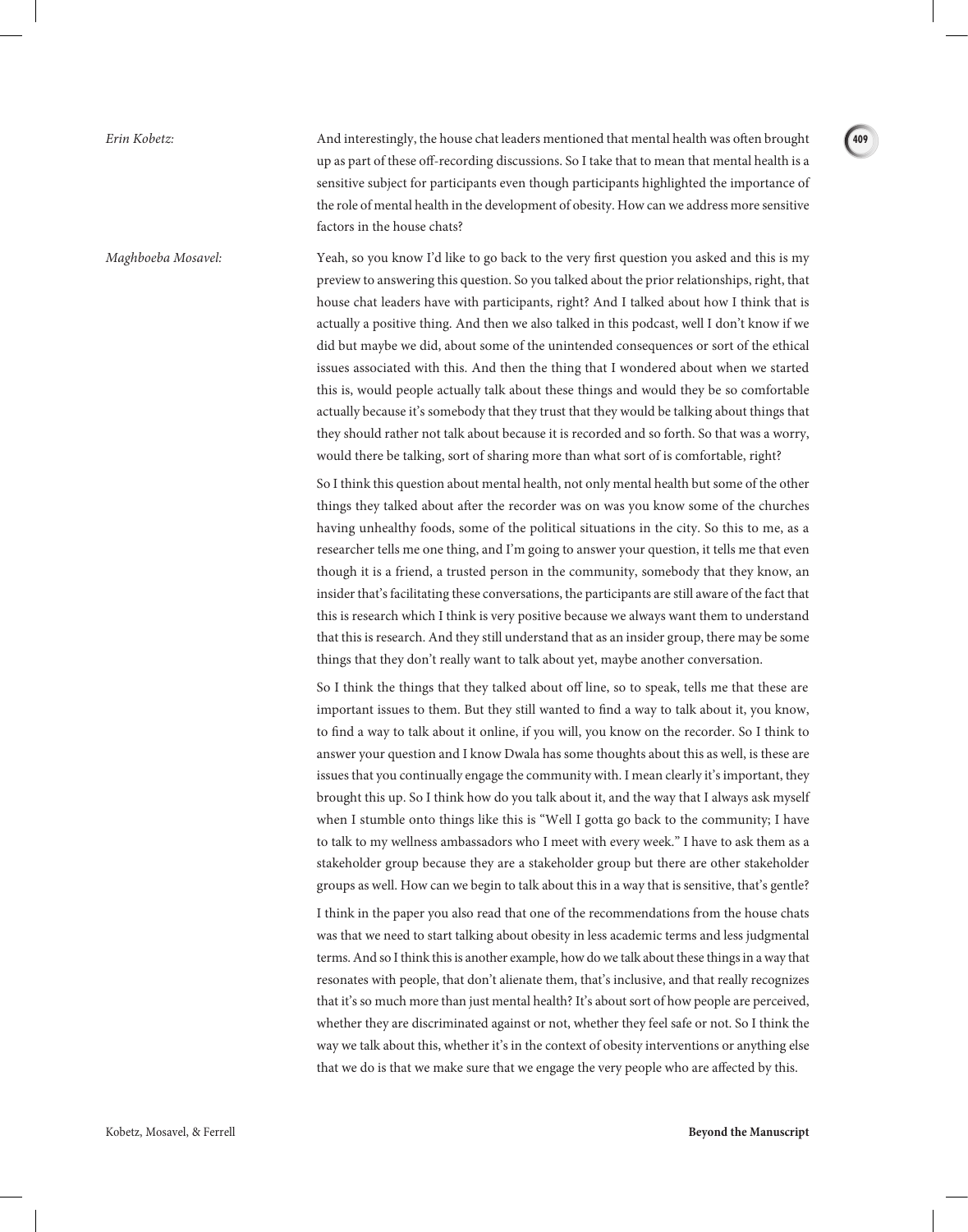*Maghboeba Mosavel:* And I know I'm going to talk, I just had another thought, because I want to tell you this. Before we even started this obesity study, we talked to people who think of themselves as overweight or obese. To hear from them and even on our wellness ambassadors, we have all, we have a diversity of people in every way in the group to make sure that we are always sort of mindful and respectful and inclusive of different views and that we learn from the very people that we want to include and that we don't exclude them, you know? So Dwala? I'm going to stop.

*Dwala Ferrell:* Yeah, I can't say enough the importance of engagement.

*Maghboeba Mosavel:* Yeah.

**410**

*Dwala Ferrell:* And often I find that researchers, community based participatory researchers are not really engaging the community in a meaningful way. It's like a cursory engagement and I think it's really, really important to engage the community every step of the way and make sure that that engagement is one that they can trust so that they truly are engaged and heard and they feel heard and *[inaudible due to audio static]*. Share that feedback to be really *[blip in audio]* so that you're totally off base. And I think it begins with that partnership with a really engaged organization in the community, a community partner, and then really building that trust and relationship, and then really thinking about those aspects of people's lives that impact what you're doing. And there's no way that you can in a short amount of time and sometimes in many, many years address everything in a meaningful way but to be able to pick out the things that you can address and that you can engage your community in addressing and begin to address those issues. Because in our community mental health is a huge issue and so being able to discuss that and finding avenues for addressing that directly and indirectly become exceedingly important.

> And I just can't say enough how important it is to form those relationships and have those folks that get really excited. Our wellness ambassadors, our house chat leaders became extremely excited about the work that they were doing. It led to their lifestyle changes and they in turn were excited about what they heard from their friends and neighbors, they were excited about leading their walking clubs that they all lead. It was a very exciting time and it took time to build those relationships and it took time to build relationships with community resources that could address the issues in a more holistic fashion.

*Maghboeba Mosavel:* And you know in conclusion, I just want to say, you know because Dwala and I are both so excited about the work that we're doing, I think I would be remiss if I didn't say that it's, anybody who does this work knows it's not a straight line. You know it's not a straight line. You know, you just know that it's not, it's often not easy actually. It's often not easy, it's highly challenging, things come up all the time that you didn't anticipate and then how do you deal with it. But I always tell people that you just stay authentic, you just stay real and you just stay in the moment and vulnerable, and you admit your shortcomings, and you admit that you didn't think about, and you say, and you really trust your stakeholders whether they are your leadership team or your ambassadors as experts.